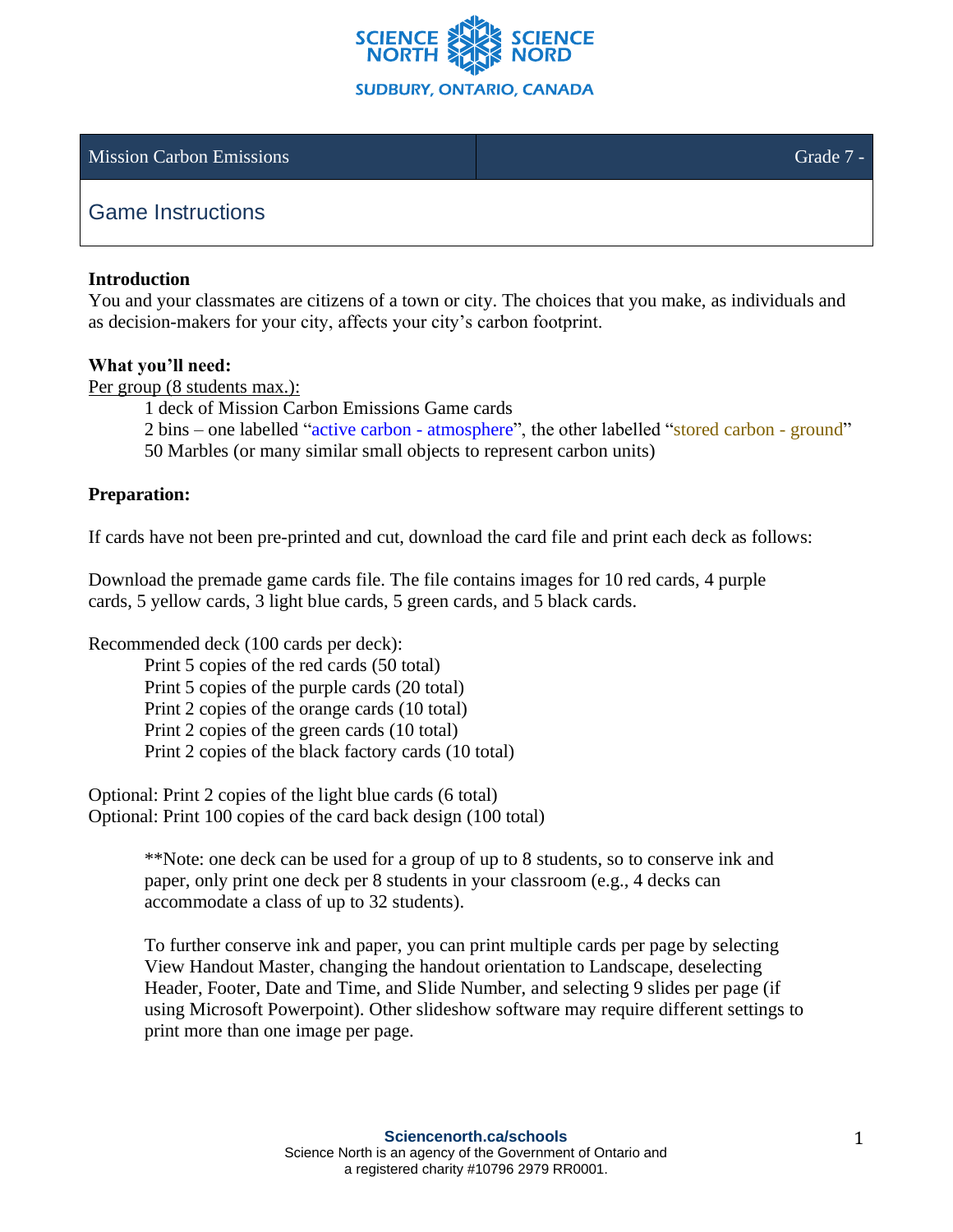

#### **SUDBURY, ONTARIO, CANADA**

| Handout Master                                           | Home Insert Review                          | View                                                               |                                            |                                    |  |
|----------------------------------------------------------|---------------------------------------------|--------------------------------------------------------------------|--------------------------------------------|------------------------------------|--|
| <b>Fo</b><br>$\Box$<br>Handout Slide<br>Orientation Size | Header Date and Time<br>Footer Slide Number | $\frac{1}{2}$ 2 Slides<br>$\frac{1}{2}$ 3 Slides<br>$\Xi$ 4 Slides | 6 Slides<br>9 Slides<br>Slide Outline<br>Ξ | $\vert x \vert$<br>Close<br>Master |  |
|                                                          |                                             |                                                                    |                                            |                                    |  |
|                                                          |                                             |                                                                    |                                            |                                    |  |
|                                                          |                                             |                                                                    |                                            |                                    |  |
|                                                          |                                             |                                                                    |                                            |                                    |  |
|                                                          |                                             |                                                                    |                                            |                                    |  |
|                                                          |                                             |                                                                    |                                            |                                    |  |
|                                                          |                                             |                                                                    |                                            |                                    |  |
|                                                          |                                             |                                                                    |                                            |                                    |  |
|                                                          |                                             |                                                                    |                                            |                                    |  |
|                                                          |                                             |                                                                    |                                            |                                    |  |
|                                                          |                                             |                                                                    |                                            |                                    |  |

Once made, these cards can be reused.

Separate and shuffle the factory cards. Draw one factory card and place it face up on the table.

Shuffle the remaining factory cards into the main deck.

Place the deck of cards face-down on the table as a draw pile.

Place the two bins on the table within easy reach of all students. Place 40 marbles in the stored carbon – ground bin, and 10 marbles in the active carbon – atmosphere bin.

## **How to Play:**

Each player draws 3 cards to start.

On their turn, a player plays one card from their hand by placing it onto a discard pile and completing the action described on the card.

**Exception:** Factory and Factory Upgrade cards are played face-up on the table and kept on the table (not on the discard pile). When a factory or factory upgrade is played, it is added to the town or city (kept in play) and the effects described on the card are resolved at the end of every round.

Players end their turn by drawing a new card from the draw pile. Players should start and end their turn with three (3) cards in their hand.

There are **5 types of cards** that might be drawn.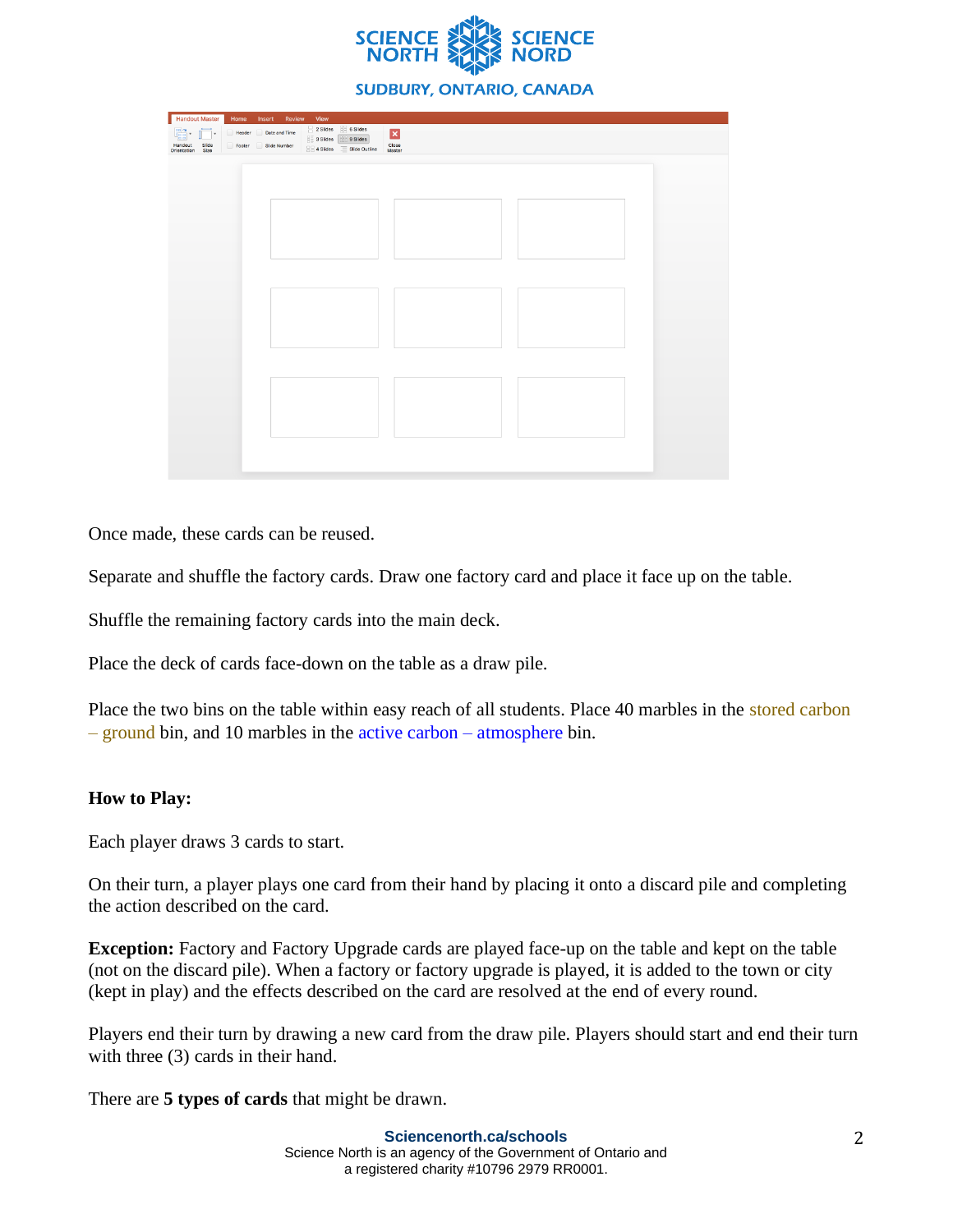

First off are the 3 **main types**: **positive action cards** (purple borders), **neutral action cards** (ex: yellow borders) and **negative action cards** (ex: red borders). These actions represent the choices and behaviours of the citizens in your city.

- Positive Action Cards will instruct you to move a certain amount of carbon marbles from the atmosphere bin to ground bin.
- Neutral Action Cards will instruct you to do nothing.
- Negative Action Cards will instruct you to move a certain amount of carbon marbles from the ground bin to the atmosphere bin.

For example:

- Positive Action: plant trees (move 3 carbons from atmosphere to ground)
- Neutral Action: travel by bike (no action)
- Negative Action: transport food from another town (move 5 carbons from ground to atmosphere)

The **4th type** of card has to do with **power plants**. When factories and factory upgrades are played, they are placed face-up on the table (not on the discard pile) so that that we can resolve their effects at the end of every round.

- Non-Green Energy Factories (black border): Playing this card will add a factory to the city.
- Clean Energy Upgrades (green border): Upgrades replace (sit on top) of another pre-existing factory in your city. If all of the factories in your city are already upgraded to a greener option, a Clean Energy Upgrade can be played as a new factory.

The **5th type** of card are "event cards". These are more specific actions, for example, disasters discarding cards already in play, or allowing the player to search the deck for a particular type of card. Play an event card by placing it on the discard pile and resolving the instructions written on the card.

## **Ending a Round:**

After every round (after all students played a card once), the factories in your town will come into play, and move carbon marbles from the ground to the atmosphere (unless you manage to turn it into a green source of energy, which would not move any carbon around). This happens after every round.

## **Ending the Game:**

**The game ends after 10 of rounds**, or if they run out of ground/stored carbon in the stored carbon – ground. Running out of stored carbon is akin to running out of fossil fuels.

Compare the number of marbles in each bin. How much carbon remains in the stored carbon  $-$  ground bin as fossil fuels?